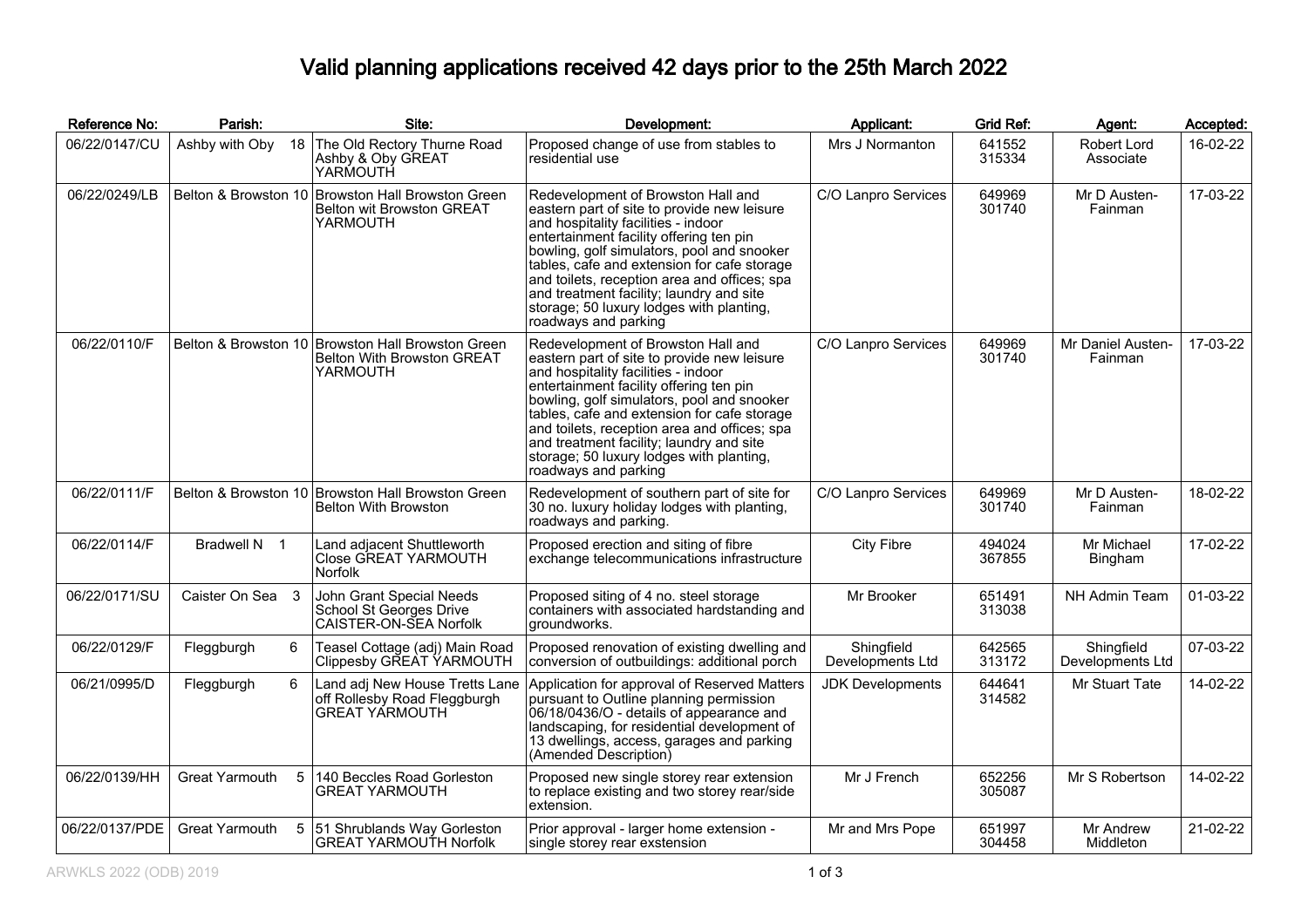| 06/22/0093/F          | <b>Great Yarmouth</b> | $\overline{7}$ | Lower Esplanade Gorleston<br><b>GREAT YARMOUTH</b>                              | Proposed construction of 11 no. beach huts                                                                                                                                                                                                                                                                | <b>Great Yarmouth</b><br><b>Borough Council</b> | 653051<br>302450 | Great Yarmouth<br>Borough Council | 04-03-22 |
|-----------------------|-----------------------|----------------|---------------------------------------------------------------------------------|-----------------------------------------------------------------------------------------------------------------------------------------------------------------------------------------------------------------------------------------------------------------------------------------------------------|-------------------------------------------------|------------------|-----------------------------------|----------|
| 06/22/0112/F          | Great Yarmouth        |                | 7 Model Yacht Pond Lower<br>Esplanade Gorleston Great<br>Yarmouth               | Proposed change of use of land for the siting<br>of up to 2 no. mobile/fixed concession units<br>for retail purposes only; change of use of<br>former police kiosk to retail, leisure area and<br>relocation of beach concession (no<br>inflatables).                                                     | J Beck                                          | 652978<br>303355 | M Hollowell                       | 16-02-22 |
| 06/22/0126/HH         | Great Yarmouth        |                | 11 2 St Johns Avenue Gorleston<br><b>GREAT YARMOUTH</b>                         | Proposed first floor rear extension; Insertion<br>of new window to side elevation and<br>installation of Velux windows in rear roof<br>slope of existing building                                                                                                                                         | Mr D Salah                                      | 5142 0373        | J and J Building<br>and Design    | 08-03-22 |
| 06/22/0176/F          | <b>Great Yarmouth</b> | 11             | James Paget Hospital Lowestoft<br>Road Gorleston GREAT<br>YARMOUTH              | Proposed erection of new two storey Air<br>Handling Unit (AHU) gantry with roof to<br>internal courtyard                                                                                                                                                                                                  | Mr P Coe                                        | 652093<br>302477 | Mr P Phelps                       | 22-02-22 |
| 06/22/0140/HH         | Great Yarmouth        |                | 11   116 Middleton Road Gorleston<br><b>GREAT YARMOUTH</b>                      | Proposed installation of dropped kerb and<br>new vehicular access and front driveway.                                                                                                                                                                                                                     | Mr R Kelly                                      | 652202<br>303633 | Mr R Kelly                        | 14-02-22 |
| 06/22/0086/CU         | Great Yarmouth        |                | 14 51 South Beach Parade GREAT<br>YARMOUTH Norfolk                              | Proposed change of Use from Public House<br>(sui generis) to Cafe                                                                                                                                                                                                                                         | Mr N Merkis                                     | 653068<br>306258 | Mr Graham Nourse                  | 09-03-22 |
| 06/21/0984/F          | Great Yarmouth        |                | 14 South Beach Gardens Marine<br>Parade GREAT YARMOUTH<br><b>Great Yarmouth</b> | Proposal erection of a 50m high observation<br>wheel - including supporting structures,<br>decking, ramp access and a ticket office -<br>continuous permission for a period of 3<br>years from 1st February 2022 until 1st<br>February 2025 - this includes provisions to<br>install / derig the proposal | Mr W Abbott                                     | 653129<br>306879 | Mr M Shutt                        | 23-02-22 |
| 06/22/0102/DM         | Great Yarmouth        |                | 14 Gas Holder Station Admiralty<br>Road Great Yarmouth                          | Prior approval notification for the demolition<br>of a former gasholder.                                                                                                                                                                                                                                  |                                                 | 652735<br>306144 | Mr S Harper                       | 11-02-22 |
| 06/22/0094/TRE        | <b>Great Yarmouth</b> |                | 14 Land At Kent Square GREAT<br>YARMOUTH Norfolk                                | T1, T2, T3, T4 and T5 Holm Oak trees -<br>Crown lift up to 5m and reduction of<br>remaining lateral branches by up to 2m to<br>clear highway of obstruction                                                                                                                                               | Mr David Riddles                                | 653002<br>307240 | Mr David Riddles                  | 18-02-22 |
| 06/22/0106/LB         | Great Yarmouth        |                | 14 Flat 2 32 Camperdown Road<br><b>GREAT YARMOUTH Norfolk</b>                   | Listed building application for proposed<br>removal of old electric room heaters and<br>replacing them with a gas condensing boiler<br>and radiators under the energy obligations,<br>ECO 3 Scheme. A flue will be installed on<br>the back wall of the property                                          | Ms B Cruz                                       | 652956<br>306838 | Mr R Robert                       | 10-03-22 |
| 06/22/0105/LB         | Great Yarmouth        |                | 14 42a King Street GREAT<br>YARMOUTH Norfolk                                    | Listed building application for proposed<br>removal of old electric room heaters and<br>replacing them with a gas condensing boiler<br>and radiators under the energy obligations,<br>ECO 3 Scheme. Flue will be installed on the<br>back wall of the property                                            | Miss X McColgan                                 | 652644<br>307231 | Mr R Robert                       | 10-03-22 |
| 06/21/0594/F          | Great Yarmouth        |                | Corner of) (opposite Kiosk 4)<br>North Drive GREAT YARMOUTH                     | 15 Venetian Waterways (South East Proposed installation of 1no. 8 metre tall<br>galvanised steel column to support CCTV<br>camera                                                                                                                                                                         | Great Yarmouth<br><b>Borough Council</b>        | 652529<br>307264 | Great Yarmouth<br>Borough Council | 15-02-22 |
| 06/22/0178/F          |                       |                | Great Yarmouth 15 Flat 1 Whitefriars Court 1<br><b>Stonecutters Way Great</b>   | Proposed change of use of first floor to 1 no.<br>holiday let with associated internal                                                                                                                                                                                                                    | Ms G Harwood                                    | 652219<br>307640 | Mr R Woodroff                     | 21-02-22 |
| RWKES 2022 (ODB) 2019 |                       |                |                                                                                 |                                                                                                                                                                                                                                                                                                           | 2 of 3                                          |                  |                                   |          |